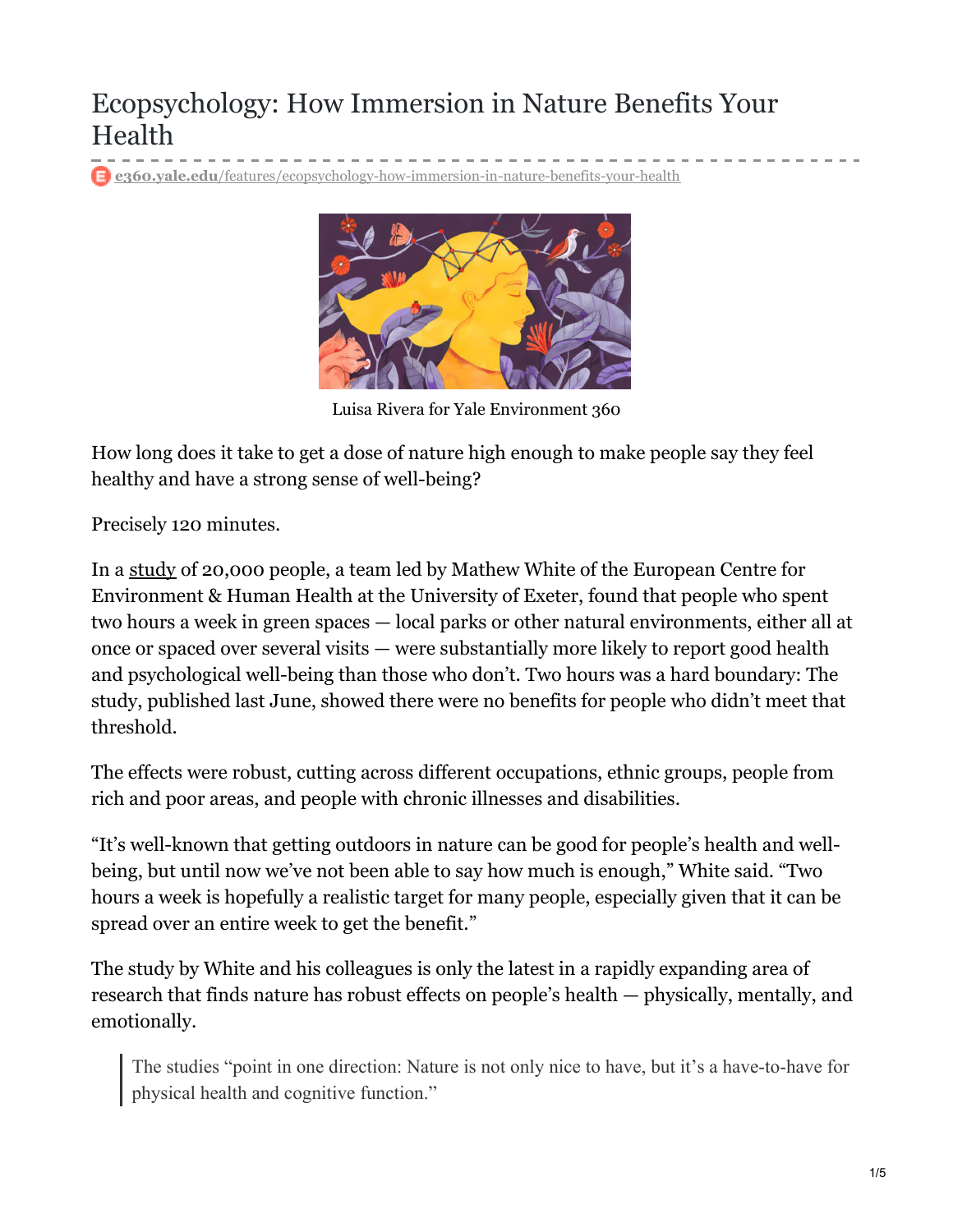"When I wrote *Last Child in the [Woods](http://richardlouv.com/books/last-child/)* in 2005, this wasn't a hot topic," said Richard Louv, a journalist in San Diego whose book is largely credited with triggering this movement and who coined the term Nature Deficit Disorder. "This subject was virtually ignored by the academic world. I could find 60 studies that were good studies. Now it's approaching and about to pass 1,000 studies, and they point in one direction: Nature is not only nice to have, but it's a have-to-have for physical health and cognitive functioning."

These studies have shown that time in nature  $-$  as long as people feel safe  $-$  is an antidote for stress: It can lower blood pressure and stress hormone levels, reduce nervous system arousal, enhance immune system function, increase self-esteem, reduce anxiety, and improve mood. Attention Deficit Disorder and aggression lessen in natural environments, which also help speed the rate of healing. In a [recent](https://www.psychiatricnursing.org/article/S0883-9417(18)30298-X/fulltext#s0120 at a) study, psychiatric unit researchers found that being in nature reduced feelings of isolation, promoted calm, and lifted mood among patients.

The growing body of research — combined with an intuitive understanding that nature is vital and increased concerns about the exploding use of smart phones and other forms of technology — has led to tipping point at which health experts, researchers, and government officials are now proposing widespread changes aimed at bringing nature into people's everyday lives.

For example, researchers and policymakers now talk about "park deserts" in urban areas. Cities are adding or enhancing parks, and schools and other institutions are being designed with large windows and access to trees and green space — or blue space, as in aquatic environments. Businesses are increasingly aware of the desire among employees for access to green spaces. "It's needed to attract a skilled work force," said Florence Williams, author of *The [Nature](http://www.florencewilliams.com/the-nature-fix) Fix*. "Young people are demanding high-quality outdoor experiences."



A park ranger leads a hike through the Kahuku unit of Hawaii Volcanoes National Park. NPS Photo[/Janice](https://www.nps.gov/havo/planyourvisit/kahuku-calendar.htm) Wei

The number of "forest schools" — which have long been a tradition in Scandinavia and where much of the learning takes place in natural settings in the outdoors — has mushroomed in the United States, up by 500 percent since 2012, according to Louv.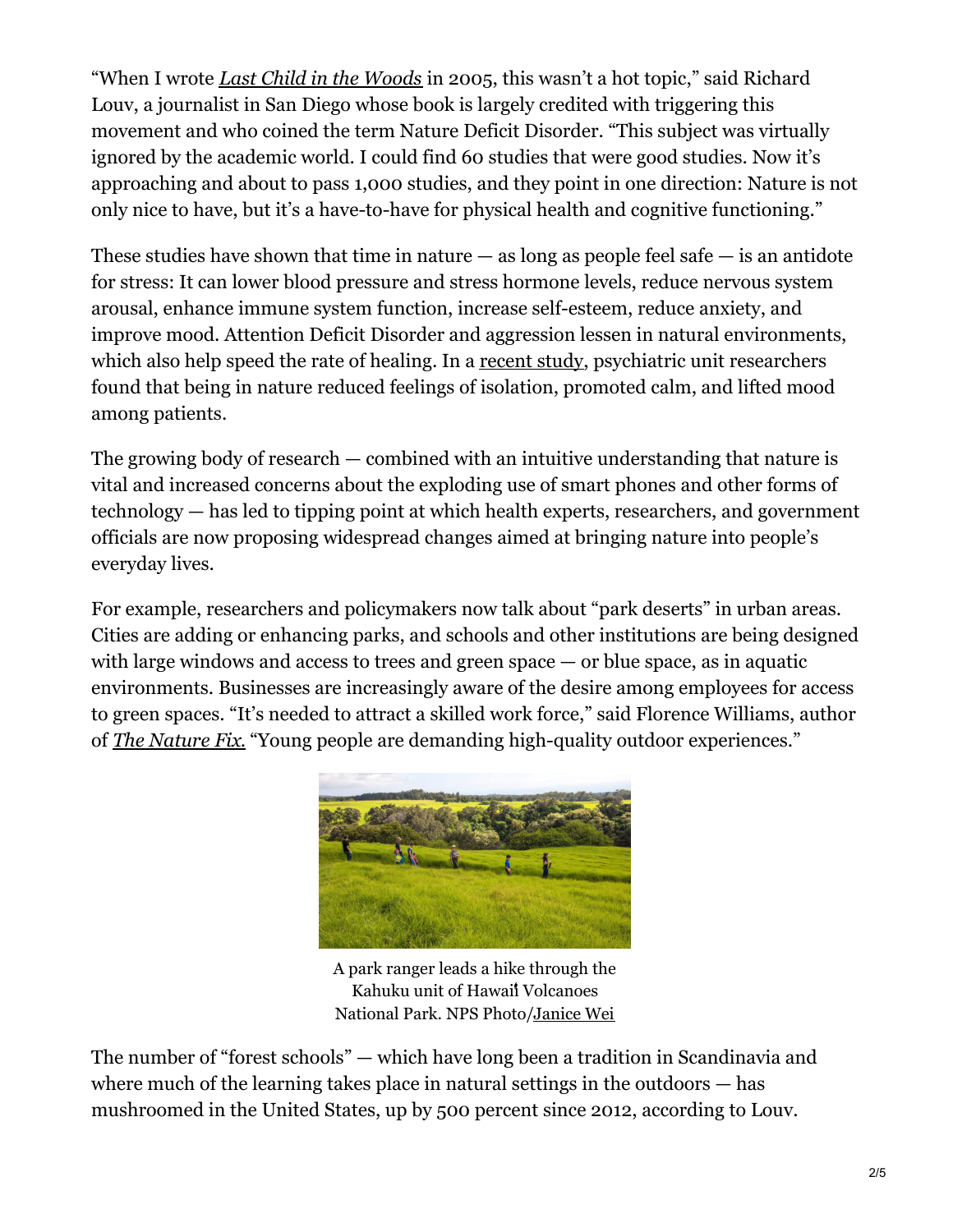Oregon recently passed a ballot measure to raise money for outdoor schools, and the state of Washington just became the first state to license outdoor preschools, where much of the play and learning occurs outside.

The organization [Children](https://www.childrenandnature.org/) & Nature Network, founded by Louv and others, advocates for more time in nature for children, tracks the research, and has a long list of abstracts that summarize studies on the subject on its website.

And The Trust for Public Lands (TPL) has just finished a seven-year project to map the parks of the U.S., with the aim of identifying places in need of parkland. "We've mapped 14,000 communities, 86 percent of the nation, and looked at who does and doesn't live within a 10-minute walk of a park," said Adrian Benepe, a senior vice president of TPL. The organization has a Ten [Minute](https://10minutewalk.org/) Walk campaign to work with mayors across the U.S. to make sure all people have that kind of access.

An increasing number of healthcare providers are also embracing the back-to-nature paradigm. One organization, Park RX [America](https://parkrxamerica.org/), founded by Robert Zarr of Unity Healthcare in Washington, D.C., declares its mission "to decrease the burden of chronic disease, increase health and happiness, and foster environmental stewardship, by virtue of prescribing Nature during the routine delivery of healthcare by a diverse group of health care professionals." The organization has 10,000 parks in its "prescribing platform."

One expert says he's concerned that the growing interest in more contact with nature relies too much on only experiencing it visually.

The global [Association](https://www.natureandforesttherapy.org/) of Nature and Forest Therapy Guides shows clients how to use immersion in nature for healing. "The forest is the therapist," the group's slogan reads. "The guides open the door."

Studies show that the effects of nature may go deeper than providing a sense of well-being, helping to reduce crime and aggression. A 2015 [study](https://academic.oup.com/bioscience/article/65/12/1141/223866) of 2,000 people in the United Kingdom found that more exposure to nature translated into more community cohesion and substantially lower crime rates.

And while more vegetation is thought to encourage crime by providing security for criminals, [another](https://www.sciencedirect.com/science/article/pii/S0169204612002502) study found the opposite — vegetation abundance is associated with a reduction in assault, robbery, and burglary, although not theft.

Still, many of these studies are correlational rather than causal. That means it's hard to show that natural landscapes cause these effects, though these things happen when people are in a natural environment.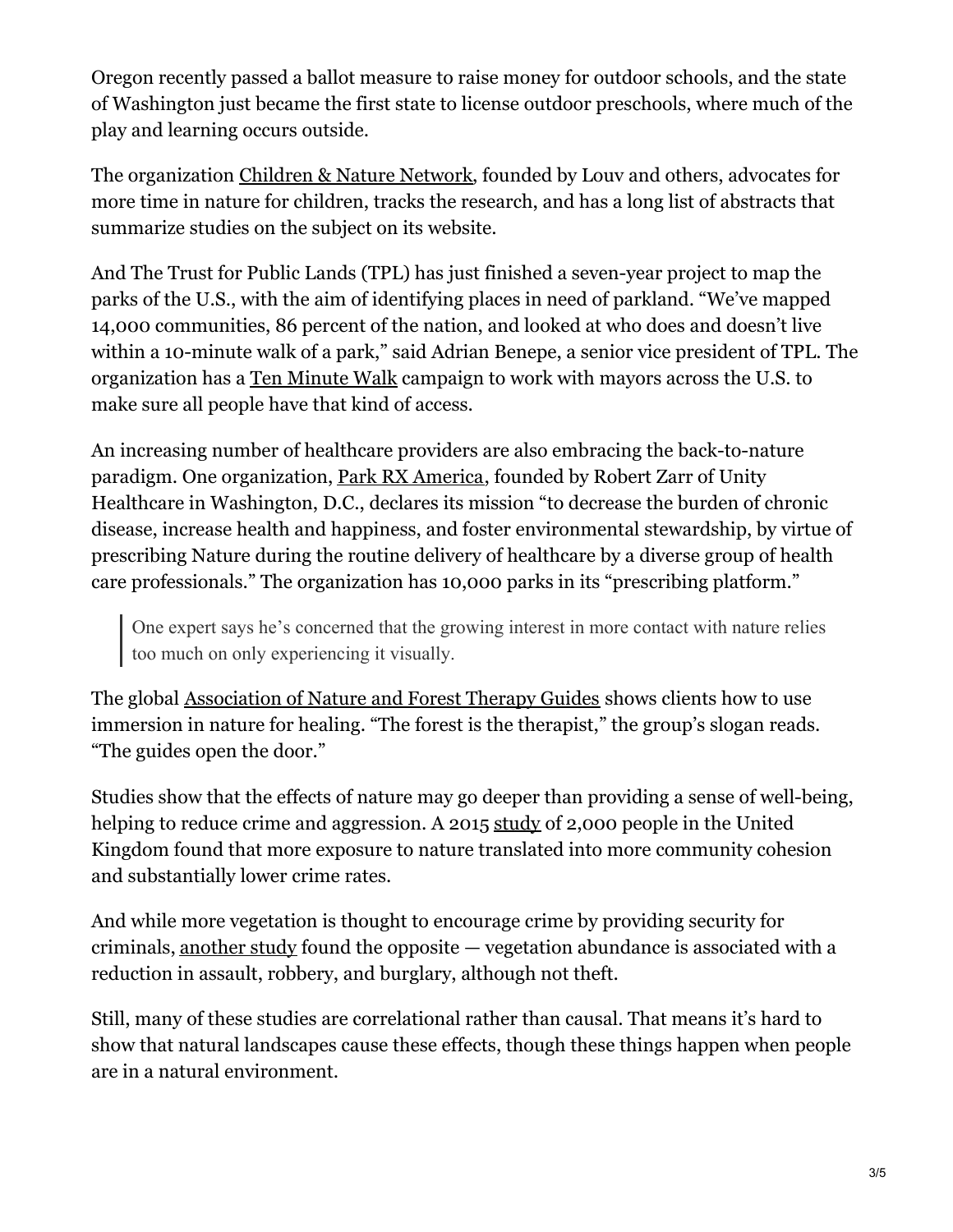Sara L. Warber, professor of family medicine at the University of Michigan, noted that there are no "randomized, controlled studies" on the effects of nature on human health. Nonetheless, she said, there are epidemiological studies and measurements of before and after exposure to nature, and the results from this research are robust.



The view from atop Swiftcurrent Mountain in Montana. Brendan T Lynch[/Flickr](https://www.flickr.com/photos/btonevibes/21072903956/)

Peter H. Kahn, a professor of psychology at the University of Washington who has worked on these issues for decades, is encouraged by the new focus on the subject but concerned that the growing interest in more contact with nature relies too much on only experiencing it visually. "That's important, but an impoverished view of what it means to interact with the natural world," he said. "We need to deepen the forms of interaction with nature and make it more immersive."

What are the active ingredients in a dose of nature? Pioneers in this work, Rachel and Stephen Kaplan, who began studying the subject in the 1970s, devised Attention Restoration Theory, which holds that paying attention in bustling cities, at work, or in other stressful environments requires a good deal of effortful attention. In a natural environment, however, the Kaplans found that people paid attention more broadly and in a less effortful way, which leads to far more relaxed body and mind.

Japanese researchers have studied "forest bathing" — a poetic name for walking in the woods. They suspect aerosols from the forests, inhaled during a walk, are behind elevated levels of Natural Killer or NK cells in the immune system, which fight tumors and infections. A subsequent study, in which essential oils from cedars were emitted in a hotel room where people slept, also caused a significant spike in NK cells.

However this growing field might be defined, it is gaining momentum. In a [recent](https://advances.sciencemag.org/content/5/7/eaax0903) paper, 26 authors laid out a framework to create a formal role for the positive impacts nature has on mental health and to formulate a model for conserving nature in cities and integrating it into planning for these health effects.

"There is an awakening underway today to many of the values of nature and the risks and costs of its loss," says one researcher.